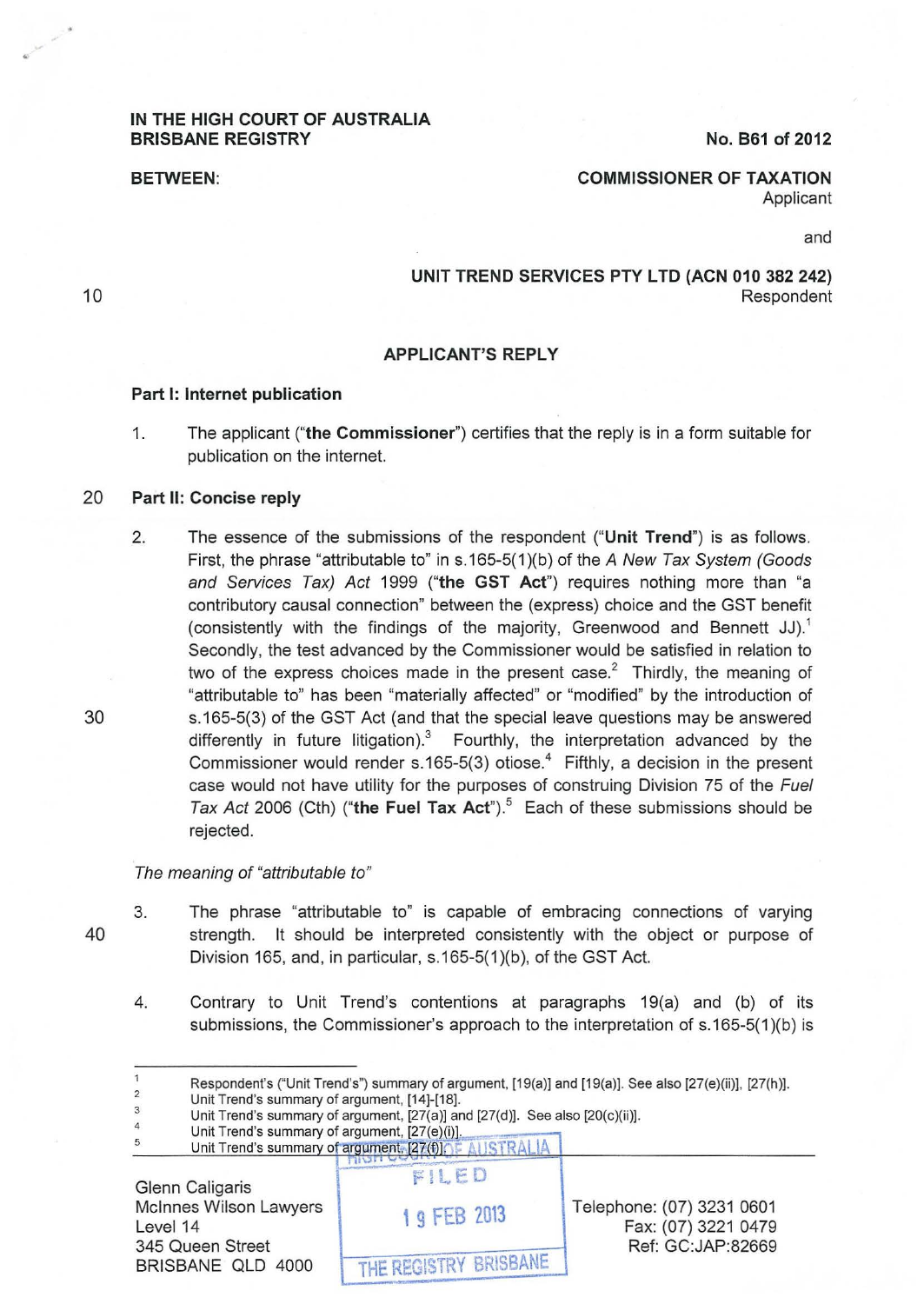consistent with the observations of French CJ and Hayne J in Certain L/oyds Underwriters v Cross $^6$ . Their Honours observed<sup>7</sup> that the context and purpose of a provision are important to its proper construction because, as the plurality said in Project Blue Sky, "[t]he primary object of statutory construction is to construe the relevant provision so that it is consistent with the language and purpose of all provisions of the statute".

- 5. The matters addressed at paragraphs [24] and [31]-[35] of the Commissioner's primary submissions demonstrate that the interpretation contended for by the Commissioner should be preferred to that advanced by Unit Trend.
- 6. The proper approach to the interpretation of s.165-5 as originally enacted is not to attempt to give effect to the absence of s.165-5(3) (as contended by Unit Trend at paragraph [21] of its summary of argument). The proper approach is to determine the meaning of s.165-5(1)(b) having regard to the language, context and purpose of the provision.

## The proximate or immediate causal connection is not established

10

- 20 7. Unit Trend contends (at paragraphs [12], [13], [16] and [18]) that even if the interpretation advanced by the Commissioner were accepted, that test would be satisfied on the facts here in relation to each of the going concern choice and the GST group choice; that without each such choice "there would have been no GST benefit". This is a re-run of the "but for" test. This argument is premised on an incorrect characterisation of the GST benefit found to have been produced by the scheme in the present case. The GST benefit is identified in paragraph 18 of the Commissioner's primary submissions. The benefit was the reduction in the GST payable on the supplies to end buyers as a result of the transfer of Towers II and Ill at an advanced stage of construction with a resultant uplift in the cost base used 30 in calculating the margin.
	- 8. Without either the going concern choice or the GST group choice, GST would have been payable on the supply of Towers II and Ill to Blesford and Mooreville respectively. Either choice resulted in the supplies of Towers II and Ill by Simnat being free of GST. Neither the making of the going concern choice nor the making of the GST group choice had a proximate or immediate causal connection with the getting of the GST benefit. The GST benefit was the product of the interaction between the "commercial" choice (i.e. to transfer Towers II and Ill to Blesford and Mooreville at an advanced stage of construction), the choice to apply the margin scheme<sup>8</sup> and the GST group choice (or, alternatively, the going concern choice<sup>9</sup>).

<sup>6</sup>  7 Cited at paragraph 19(a) of Unit Trend's summary of argument.

<sup>8</sup>  (2012) 293 ALR 412; [2012] HCA 56 at [24].

<sup>9</sup>  Full Court Reasons at [66], [71] and [198] per the majority. See also [44]-[45] per Dowsett J. Cf Unit Trend's summary of argument, [7].

Dowsett J observed that the going concern choice seems to be of little significance given that the transfers were intra-group sales and taken not to be taxable supplies: Full Court Reasons [45].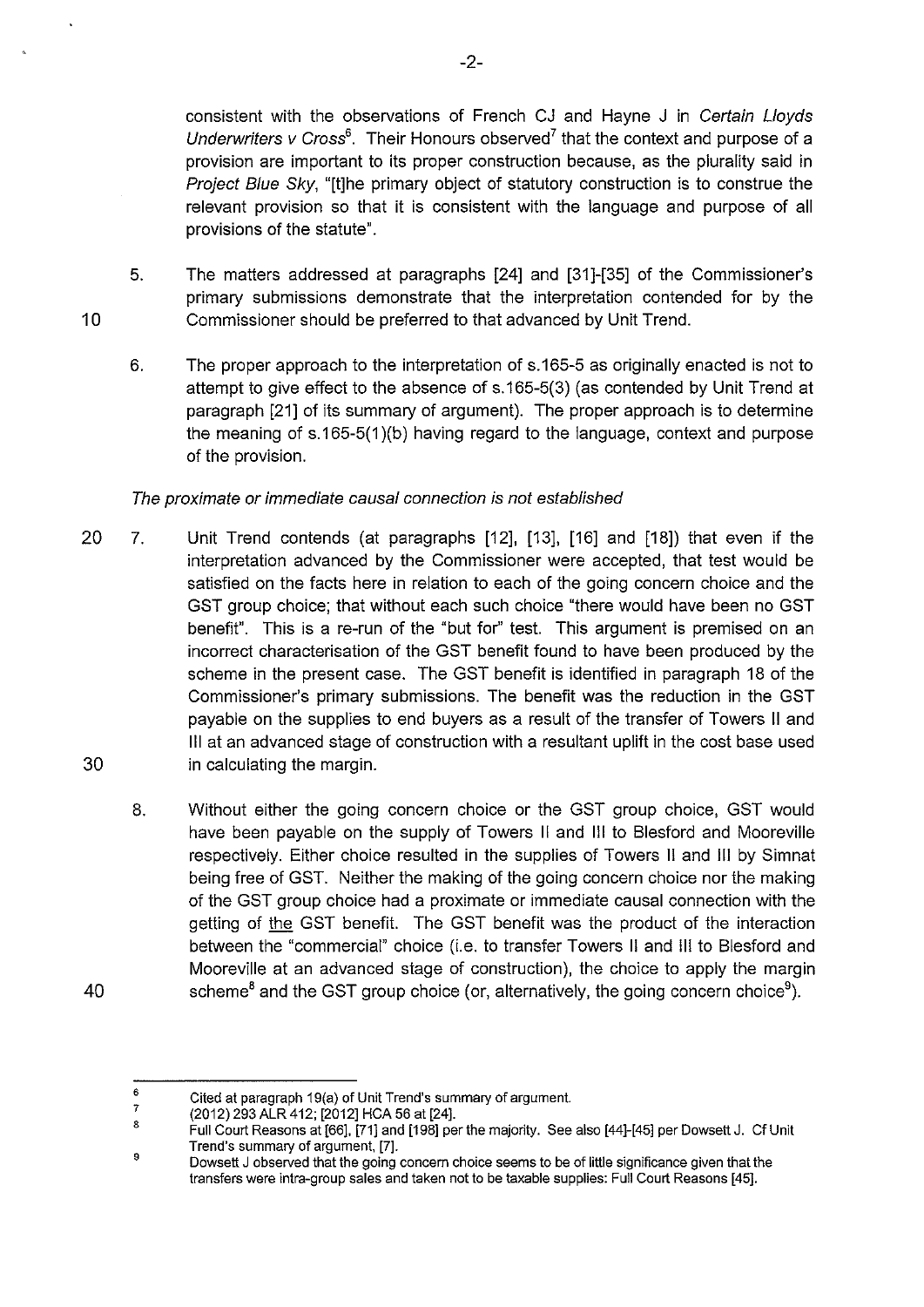9. Further, Unit Trend contends (at paragraph [19(c)]) that, but does not explain why, the negative test in s.165-5(1)(b) is satisfied if the GST benefit can be said to be attributable to two or more (express) choices.<sup>10</sup> Unit Trend does not address how that conclusion is consistent with the object of Division 165, in particular s 165-5(1)(b).

# The example

10 10. Unit Trend has postulated a scenario (at paragraphs [24]-[26]) in an attempt to demonstrate why the Commissioner's interpretation should not be accepted. This argument does not withstand scrutiny. The example assumes that A supplies goods to a GST group member, C, rather than to B. The supply by A to C is treated as not being a taxable supply by virtue of s.48-40(2)(a) (in contrast to the previous taxable supplies from A to B). It is the non-taxable supply by A to C that gives rise to the GST benefit; the purported deferral of GST liability is not the relevant GST benefit. The GST benefit from the postulated scheme arises under s.165-10(1)(a) rather than s.165-10(1)(c). The proximate or immediate cause of the GST benefit from that scheme would be the choice to form a GST group between A and C.

20

# Subsection 165-5(3) does not modify the meaning of "attributable to"

- 11. Unit Trend contends (at paragraph [20(c)(ii)]) that s.165-5(3) modifies the meaning of "attributable to" "by reference to benefits got 'from' a scheme (rather than attributable to the 'choice' etc) where the relevant state of affairs was created to enable the relevant choice etc to be made". The language of s.165-5(3) does not support the submission. The opening words of s.165-5(3) merely echo the words of s.165-5(1)(a), namely that an entity (the avoider) gets or got a "GST benefit"<sup>11</sup> from a scheme. That is "the" GST benefit contemplated by s.165-5(1)(b).
- 30

- 12. In a case where a GST benefit would otherwise be "attributable to" the making of a choice, then (and only then) consideration needs to be given to whether the elements of subsections 165-5(3)(a) and (b) are satisfied (cf paragraph 1.56 of the Explanatory Memorandum to the Tax Laws Amendment (2008 Measures No. 5) Bill 2008 **("the Measures No. 5 EM").**
- 13. Unit Trend's suggestion (at paragraph [22]) that paragraph 1.20 of the Measures No. 5 EM indicates that s.165-5(3) appears to be directed to a scheme such as the present is inconsistent with paragraph 1.54 of the EM which states:
	- "The reduction in the margin that arises because of the interposition of a GST -free or non-taxable supply is not attributable to, for instance, the agreement to apply the margin scheme or that a supply is a supply of a going concern, but rather to the overall arrangement, including the interposing of the intermediate supply, of which the choice or agreement is but one part."

<sup>10</sup>  11 See the Commissioner's primary submissions at [41]-[42].

See s.165-10 of the GST Act.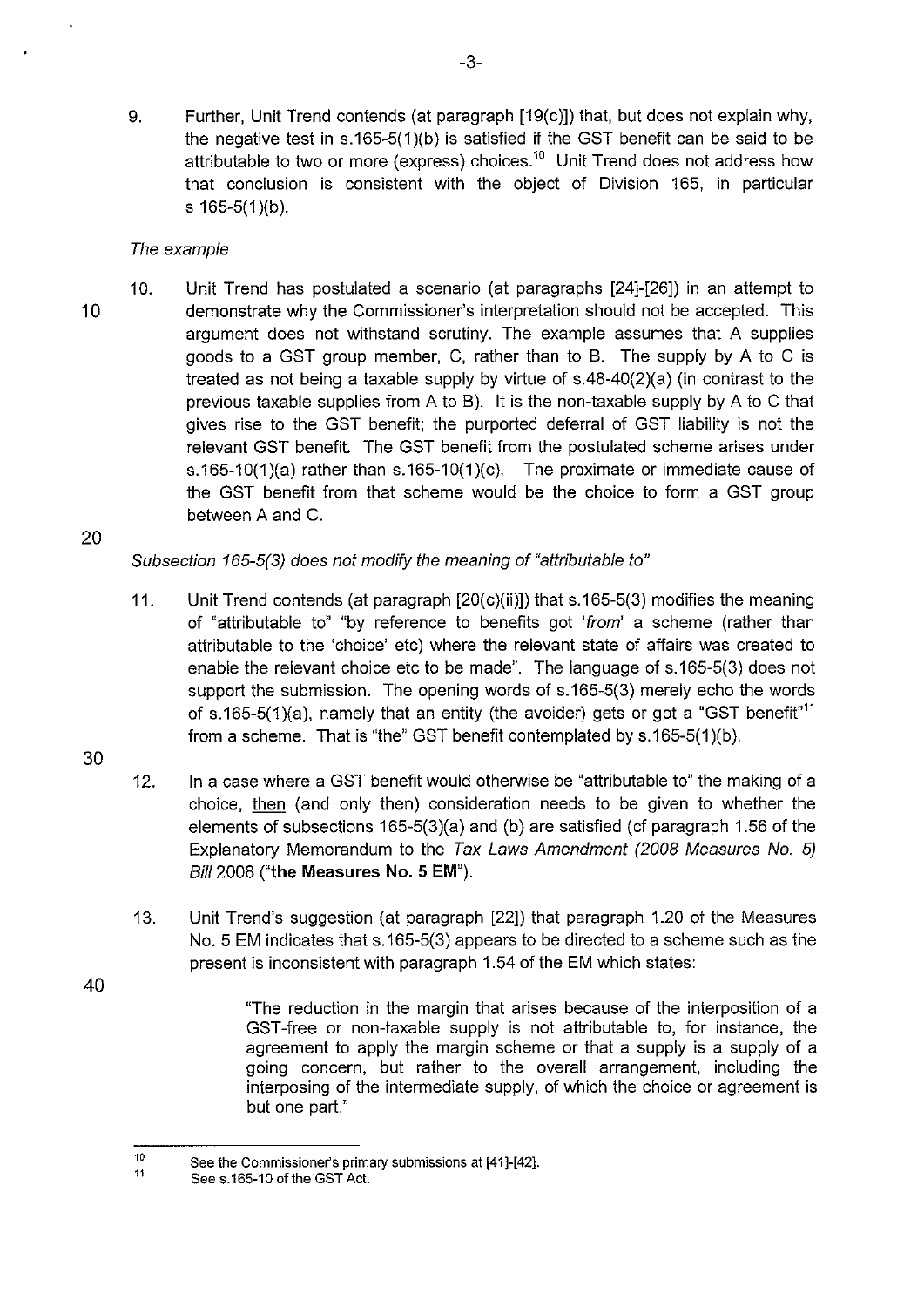- 14. Thus, the Measures No.5 EM contemplates that s.165-5(3) would have no work to do in relation to a scheme such as the present. Dowsett J's conclusions at [47]- [48] of the Reasons below are consistent with the matters expressed in paragraph 1.54 of the Measures No. 5 EM.
- 15. There is no suggestion in the language of s.165-5(3) or in the content of the Measures No. 5 EM that Parliament intended to alter the meaning of "attributable to" in s.165-5 $(1)(b)$ .

### 10

30

## Subsection 165-5(3) is not rendered otiose

- 16. Unit Trend contends (at paragraph [27(e)(i)]) that, but does not explain, how the Commissioner's interpretation would render s.165-5(3) otiose.
- 17. It is evident from the Measures No. 5 EM that Parliament's intention was that s.165-5(3) act as a safety net for some of the GST scheme benefits that s.165-  $5(1)(b)$  would otherwise exempt.<sup>12</sup>
- 20 18. One example of the potential application of s.165-5(3) given in the Measures No. 5 EM concerns a series of applications of the going concern concession to avoid GST; each separate supply involved the supply of a GST-free going concern.<sup>13</sup>
	- 19. The interpretation advanced by Unit Trend would result in s.165-5(3), rather than s.165-5(1)(b), operating as the primary provision for determining whether a GST benefit was attributable to an express choice. That is, a test requiring merely a contributory causal connection would allow many scheme benefits to satisfy the s.165-5(1 )(b) exception (e.g. any scheme which includes the making of an express choice which plays a contributing role in the gaining of the GST benefit). In those cases, the object of deterring artificial or contrived schemes to give entities GST benefits would fall to s.165-5(3). And s.165-5(3) would not catch such benefits unless the requirements of subsections (a) and (b) were satisfied<sup>14</sup> (in relation to each choice contributing to the GST benefit if the majority's reasoning were to stand). This is not the meaning that the legislature should be taken to have intended the provisions to have.

# The Fuel Tax Act

40 20. Division 75 of the Fuel Tax Act is couched in analogous terms to Division 165 of the GST Act as it stood prior to the introduction of s.165-5(3). Subsection 75-5(1)(b) of the Fuel Tax Act is in materially the same<sup>15</sup> terms to s.165-5(1)(b) of the GST Act. The reasoning of the majority in the present case would apply with equal force to a consideration of s.75-5(1)(b) of the Fuel Tax Act.

<sup>12</sup>  See paragraphs 1.56 - 1.60.

<sup>13</sup>  See paragraphs 1.59- 1.60. However, even in that example, it is suggested that the GST benefit would not be "attributable to" the relevant express choice in the first instance.

<sup>14</sup>  See paragraphs [47] and [48] of the Commissioner's primary submissions.

<sup>15</sup>  Section 75-5(1 )(b) refers to "fuel tax benefit" not "GST benefit" and refers to "the fuel tax law or the GST law" rather than "the GST law, the wine tax law or the luxury car tax law".